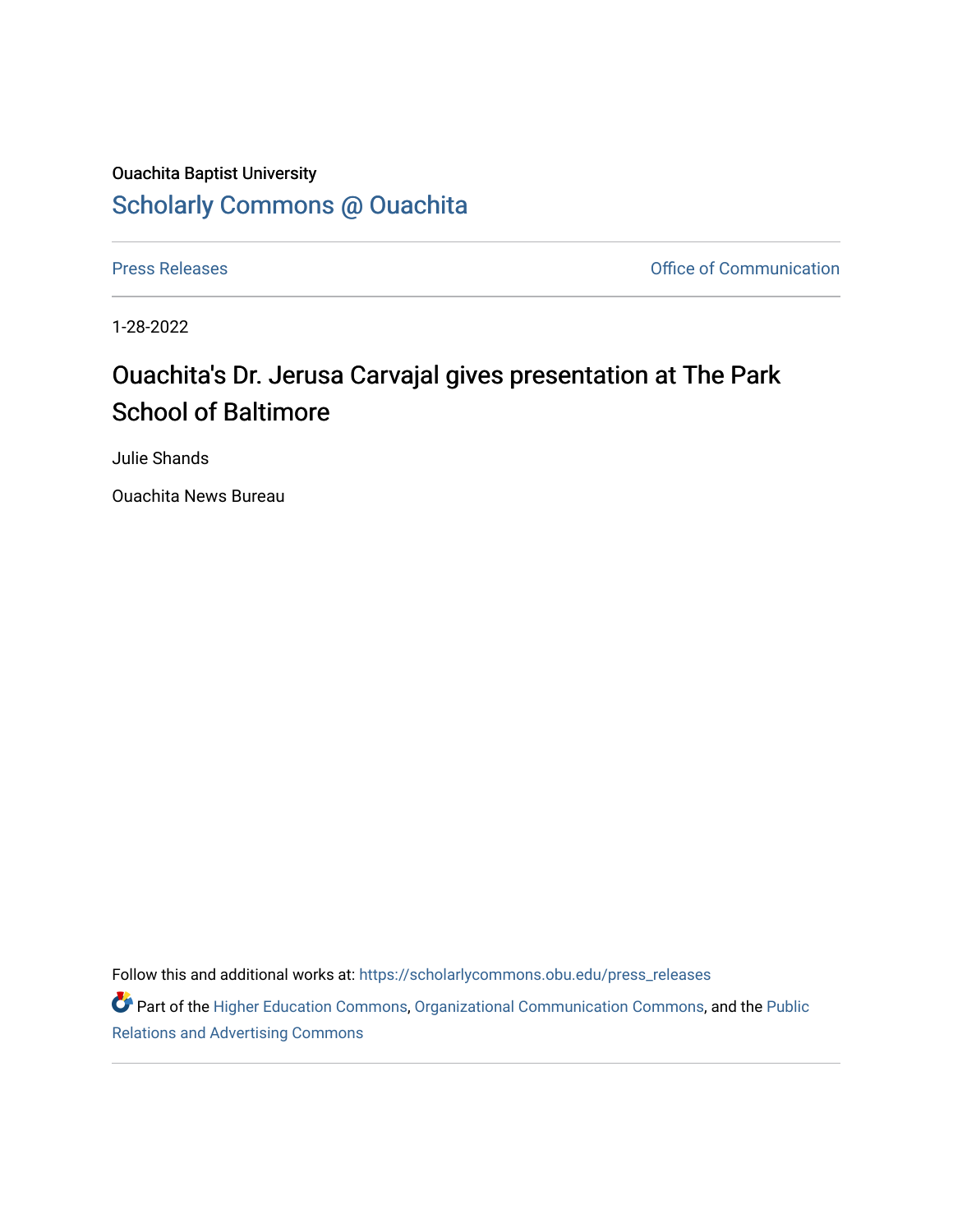## **OUACE BAPTIST UNIVERSI**



For immediate release **Ouachita's Dr. Jerusa Carvajal gives presentation at The Park School of Baltimore** *By Julia Shands* January 28, 2022 For more information, contact OBU's news bureau at [newsbureau@obu.edu](mailto:newsbureau@obu.edu) or 870-245-5206

ARKADELPHIA, Ark.—Dr. Jerusa Carvajal, assistant professor of Spanish at Ouachita Baptist University, was a guest speaker during The Park School of Baltimore's Hispanic Heritage Month celebration in October. Hosted by the Spanish section of the school's modern language department, Carvajal gave a cultural presentation on Ecuador, her homeland, and lectured on Latin American literature written by women.

Located in the Baltimore suburb of Brooklandville, Md., The Park School is a private day school for students in pre-K through grade 12. Carvajal's background well-prepared her to play an important role in the school's celebration, which was held to highlight and emphasize the culture, traditions and contributions of the Latino community.

"I am Hispanic-Ecuadorian, I speak and teach Spanish, and I am a Hispanic woman with an academic degree," Carvajal said. "These were the aspects of



*Photo 1* Dr. Jerusa Carvajal